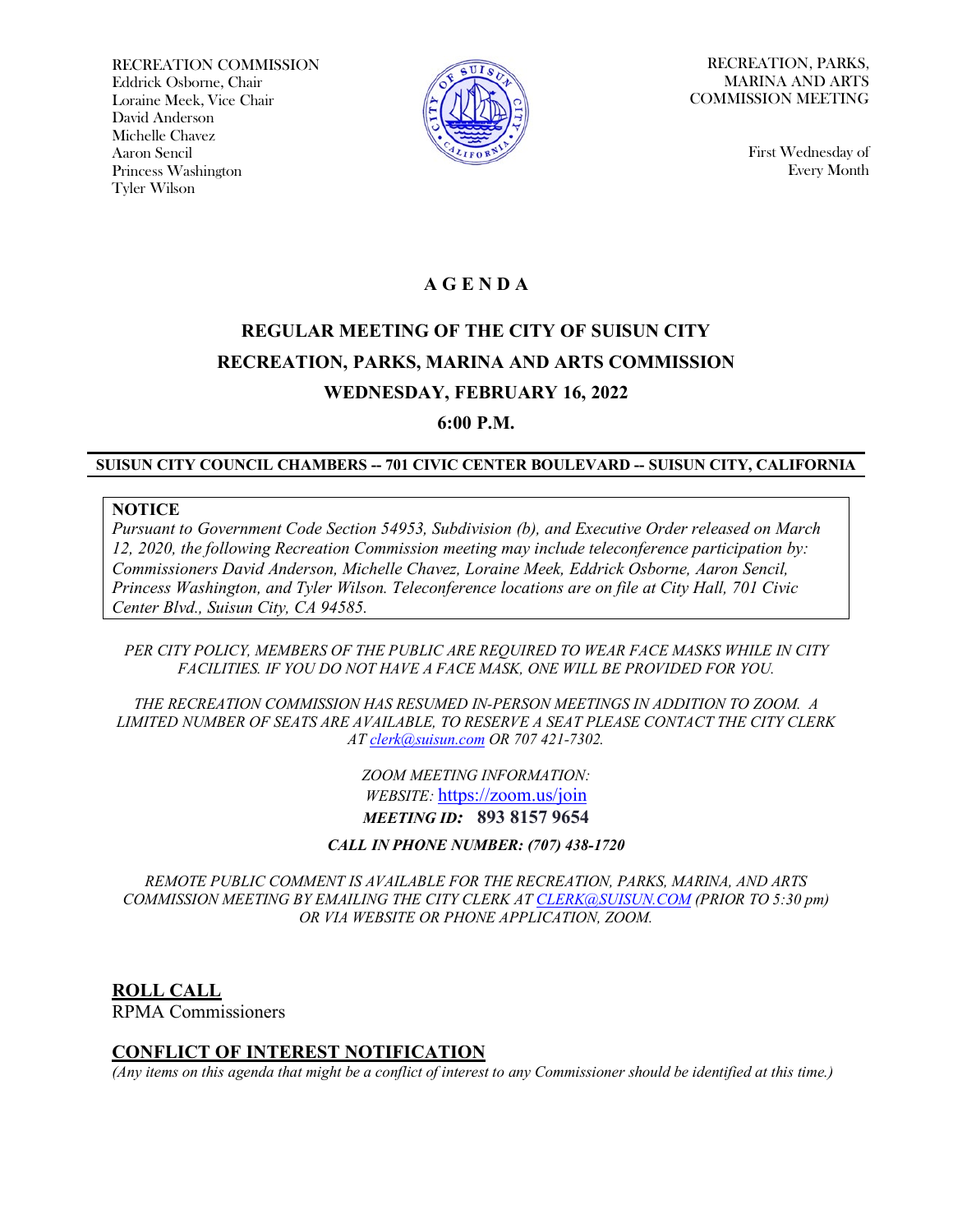### **REPORTS: (Informational items only)**

### **PRESENTATIONS/APPOINTMENTS**

*(Presentations, Awards, Proclamations, Appointments)*

- 1) Introduction of new Commissioner Aaron Sencil
- 2) Appointment of Commissioner to the Art Ad Hoc

#### **CONSENT CALENDAR**

*Consent calendar items requiring little or no discussion may be acted upon with one motion.*

3) Approval of the Minutes of the Regular Meeting of the Recreation, Parks, Marina, and Arts Commission held on January 5, 2022

## **PUBLIC COMMENTS**

*(Request by citizens to discuss any matter under our jurisdiction other than an item posted on this agenda per California Government Code §54954.3. Comments are limited to no more than 5 minutes unless allowable by the Chair. Speaker cards are available on the table near the entry of the meeting room and should be given to the Clerk. By law, no prolonged discussion or action may be taken on any item raised during the public comment period, although informational answers to questions may be given and matters may be referred for placement on a future agenda.)*

## **GENERAL BUSINESS**

- 4) Discussion and Recommendation Christmas Tree Replacement
- 5) Recommendation to enter into Contract with firm to coordinate the Parks and Facilities Master Plan
- 6) Recommendation to Council Schedule of Special Events

#### **REPORTS: (Informational items only.)**

- 7) a. Budget Ad Hoc
	- b. Parks and Facilities Master Plan Ad Hoc
	- c. Art Ad Hoc Poet Laureate, Dance Event
	- d. Community Garden Ad Hoc
	- e. Community Clean-Up Ad Hoc
	- g. Park Inspection Reports
	- h. Directors Executive Summary
	- i. Commissioners Report
	- j. Chair Report

#### **ADJOURNMENT**

A complete packet of information containing staff reports and exhibits related to each item for the open session of this meeting, and provided to the City Council/Commissions, are available for public review at least 72 hours prior to a Council /Agency/Authority/Commission Meeting at Suisun City Hall 701 Civic Center Blvd., Suisun City. Agenda related writings or documents provided to a majority of the Council/Board/Commissioners less than 72 hours prior to a Council/Agency/Authority/Commission meeting related to an agenda item for the open session of this meeting will be made available for public inspection during normal business hours. An agenda packet is also located at the entrance to the Council Chambers during the meeting for public review. The City may charge photocopying charges for requested copies of such